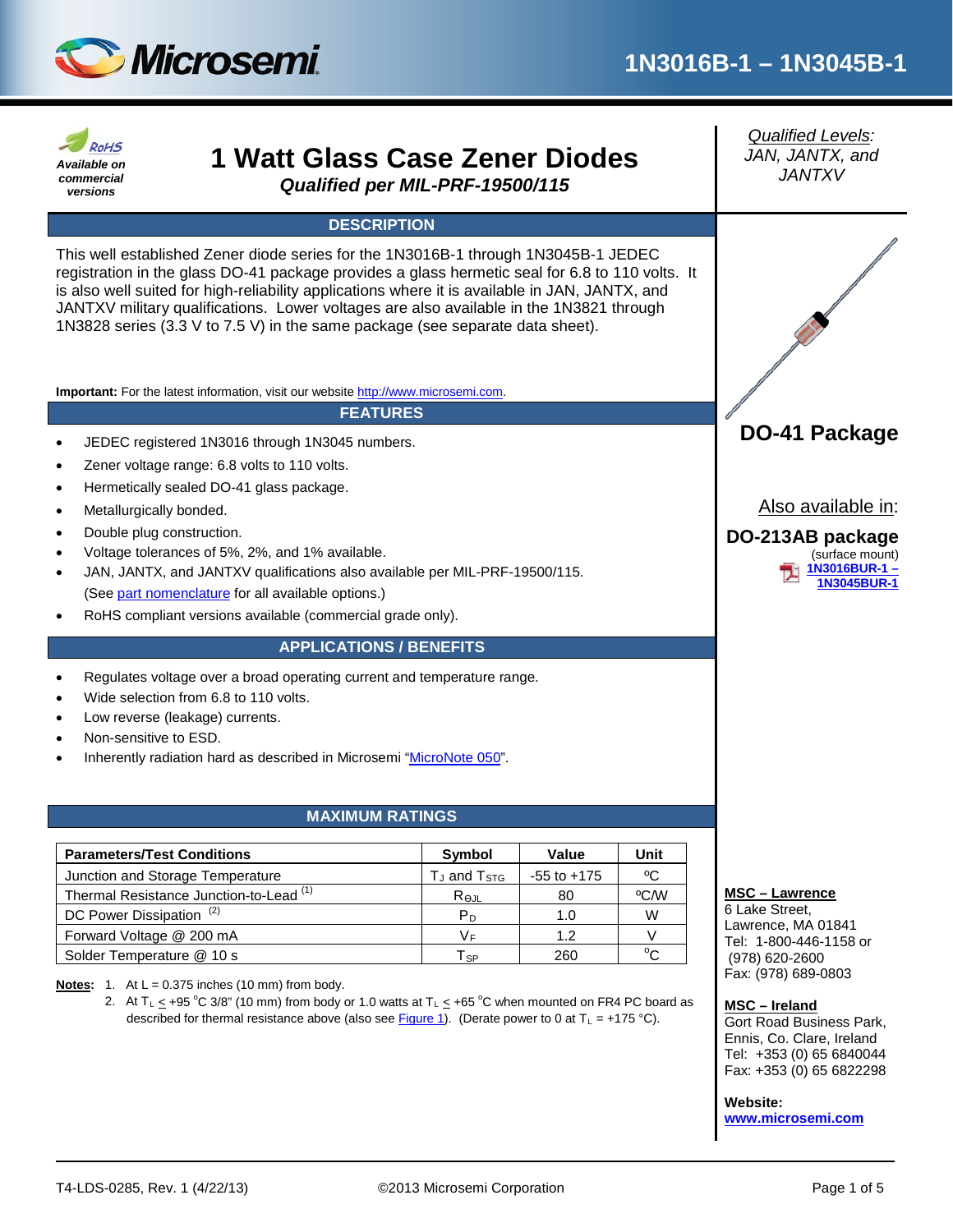

## **MECHANICAL and PACKAGING**

- CASE: Hermetically sealed voidless hard glass with tungsten slugs.
- TERMINALS: Tin/lead or RoHS compliant matte/tin (commercial grade only) over copper.
- MARKING: Body coated in blue with part number.
- POLARITY: Cathode indicated by band.
- TAPE & REEL option: Standard per EIA-296. Consult factory for quantities.
- WEIGHT: 340 milligrams.
- See [Package Dimensions](#page-4-0) on last page.

## **PART NOMENCLATURE**

<span id="page-1-0"></span>

| <b>SYMBOLS &amp; DEFINITIONS</b> |                                                                                                                                                                                                                                                    |  |  |  |  |  |  |
|----------------------------------|----------------------------------------------------------------------------------------------------------------------------------------------------------------------------------------------------------------------------------------------------|--|--|--|--|--|--|
| Symbol                           | <b>Definition</b>                                                                                                                                                                                                                                  |  |  |  |  |  |  |
| $\mathsf{I}_{\mathsf{R}}$        | Reverse Current: The maximum reverse (leakage) current that will flow at the specified voltage and temperature.                                                                                                                                    |  |  |  |  |  |  |
| $I_z$ , $I_{ZT}$ , $I_{ZK}$      | Regulator Current: The dc regulator current ( $I_z$ ), at a specified test point ( $I_{ZT}$ ), near breakdown knee ( $I_{ZK}$ ).                                                                                                                   |  |  |  |  |  |  |
| $I_{ZM}$                         | Maximum Regulator (Zener) Current: The maximum rated dc current for the specified power rating.                                                                                                                                                    |  |  |  |  |  |  |
| V <sub>F</sub>                   | Maximum Forward Voltage: The maximum forward voltage the device will exhibit at a specified current.                                                                                                                                               |  |  |  |  |  |  |
| $V_{R}$                          | Reverse Voltage: The reverse voltage dc value, no alternating component.                                                                                                                                                                           |  |  |  |  |  |  |
| $V_{Z}$                          | Zener Voltage: The Zener voltage the device will exhibit at a specified current $\left(\frac{1}{2}\right)$ in its breakdown region.                                                                                                                |  |  |  |  |  |  |
| $Z_{ZT}$ or $Z_{ZK}$             | Dynamic Impedance: The small signal impedance of the diode when biased to operate in its breakdown region at a<br>specified rms current modulation (typically 10% of $I_{ZT}$ or $I_{ZK}$ ) and superimposed on $I_{ZT}$ or $I_{ZK}$ respectively. |  |  |  |  |  |  |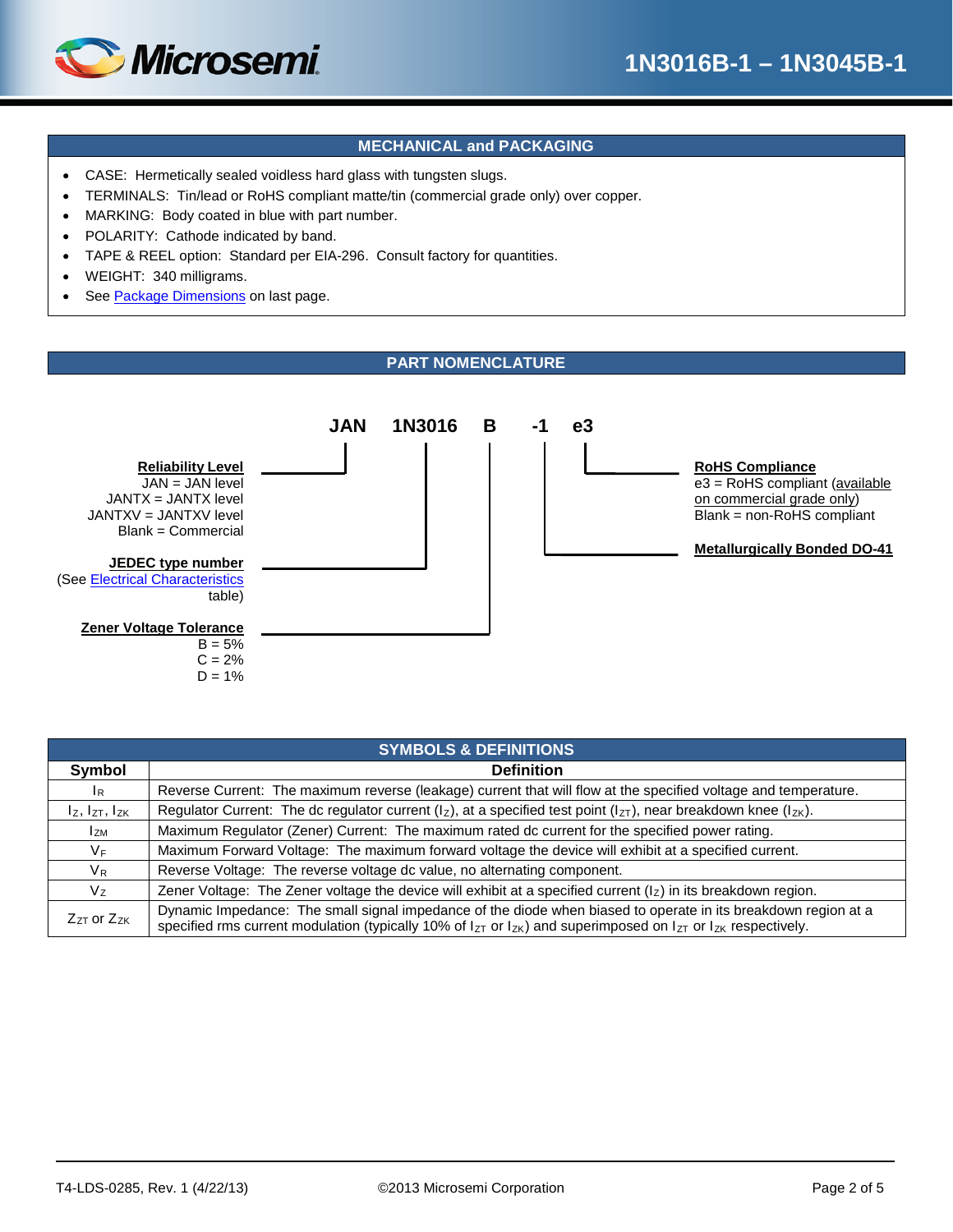

<span id="page-2-0"></span>

| <b>JEDEC</b>                                  | <b>NOMINAL</b><br><b>ZENER</b><br><b>VOLTAGE</b> | <b>ZENER</b><br><b>TEST</b><br><b>CURRENT</b> | <b>MAXIMUM ZENER IMPEDANCE</b><br>(Note 3) |          |               | <b>MAXIMUM</b><br><b>ZENER</b><br><b>CURRENT</b> | <b>MAXIMUM</b><br><b>REVERSE</b><br><b>LEAKAGE</b><br><b>CURRENT+</b><br>$I_{ZM}$ |              | <b>MAXIMUM</b><br>TEMP. COEFF.<br><b>OF ZENER</b> |
|-----------------------------------------------|--------------------------------------------------|-----------------------------------------------|--------------------------------------------|----------|---------------|--------------------------------------------------|-----------------------------------------------------------------------------------|--------------|---------------------------------------------------|
| <b>TYPE</b>                                   | $V_z \otimes I_{zT}$                             |                                               |                                            |          |               | <b>VOLTAGE</b>                                   |                                                                                   |              |                                                   |
| <b>NUMBER</b>                                 | (Note 1)                                         | $I_{ZT}$                                      | $Z_{ZT}$ @ $I_{ZT}$                        | $Z_{ZK}$ | @<br>$I_{ZK}$ | (Note 3)                                         | @<br>1 <sub>R</sub>                                                               | $V_R$        | $\alpha$ vz                                       |
|                                               | <b>Volts</b>                                     | mA                                            | Ohms                                       | Ohms     | mA            | mA                                               | μA                                                                                | <b>Volts</b> | %/°C                                              |
| 1N3016B-1                                     | 6.8                                              | 37                                            | 3.5                                        | 700      | 1.0           | 140                                              | 150                                                                               | 5.2          | 0.061                                             |
| 1N3017B-1                                     | 7.5                                              | 34                                            | 4.0                                        | 700      | $.5\,$        | 125                                              | 100                                                                               | 5.7          | 0.065                                             |
| 1N3018B-1                                     | 8.2                                              | 31                                            | 4.5                                        | 700      | $.5\,$        | 115                                              | 50                                                                                | 6.2          | 0.070                                             |
| 1N3019B-1                                     | 9.1                                              | 28                                            | 6                                          | 700      | $.5\,$        | 105                                              | 25                                                                                | 6.9          | 0.073                                             |
| 1N3020B-1                                     | 10                                               | $\overline{25}$                               | $\overline{7}$                             | 700      | .25           | 95                                               | $\overline{25}$                                                                   | 7.6          | 0.076                                             |
| 1N3021B-1                                     | 11                                               | 23                                            | 8                                          | 700      | .25           | 85                                               | 10                                                                                | 8.4          | 0.078                                             |
| 1N3022B-1                                     | 12                                               | 21                                            | 9                                          | 700      | .25           | 80                                               | 10                                                                                | 9.1          | 0.081                                             |
| 1N3023B-1                                     | 13                                               | 19                                            | 10                                         | 700      | .25           | 74                                               | 10                                                                                | 9.9          | 0.085                                             |
| 1N3024B-1                                     | 15                                               | 17                                            | 14                                         | 700      | .25           | 63                                               | 10                                                                                | 11.4         | 0.088                                             |
| 1N3025B-1                                     | 16                                               | 15.5                                          | 16                                         | 700      | .25           | 60                                               | 10                                                                                | 12.2         | 0.089                                             |
| 1N3026B-1                                     | 18                                               | 14                                            | 20                                         | 750      | .25           | 52                                               | 10                                                                                | 13.7         | 0.091                                             |
| 1N3027B-1                                     | 20                                               | 12.5                                          | 22                                         | 750      | .25           | 47                                               | 10                                                                                | 15.2         | 0.092                                             |
| 1N3028B-1                                     | $\overline{22}$                                  | 11.5                                          | $\overline{23}$                            | 750      | .25           | 43                                               | 10                                                                                | 16.7         | 0.093                                             |
| 1N3029B-1                                     | 24                                               | 10.5                                          | 25                                         | 750      | .25           | 40                                               | 10                                                                                | 18.2         | 0.094                                             |
| 1N3030B-1                                     | 27                                               | 9.5                                           | 35                                         | 750      | .25           | 34                                               | 10                                                                                | 20.6         | 0.096                                             |
| 1N3031B-1                                     | 30                                               | 8.5                                           | 40                                         | 1000     | .25           | 31                                               | 10                                                                                | 22.8         | 0.098                                             |
| 1N3032B-1                                     | $\overline{33}$                                  | 7.5                                           | 45                                         | 1000     | .25           | $\overline{28}$                                  | 10                                                                                | 25.1         | 0.099                                             |
| 1N3033B-1                                     | 36                                               | 7.0                                           | 50                                         | 1000     | .25           | 26                                               | 10                                                                                | 27.4         | 0.100                                             |
| 1N3034B-1                                     | 39                                               | 6.5                                           | 60                                         | 1000     | .25           | 23                                               | 10                                                                                | 29.7         | 0.101                                             |
| 1N3035B-1                                     | 43                                               | 6.0                                           | 70                                         | 1500     | .25           | 21                                               | 10                                                                                | 32.7         | 0.102                                             |
| 1N3036B-1                                     | 47                                               | 5.5                                           | 80                                         | 1500     | .25           | 19                                               | 10                                                                                | 35.8         | 0.102                                             |
| 1N3037B-1                                     | 51                                               | 5.0                                           | 95                                         | 1500     | .25           | 18                                               | 10                                                                                | 38.8         | 0.103                                             |
| 1N3038B-1                                     | 56                                               | 4.5                                           | 110                                        | 2000     | .25           | 17                                               | 10                                                                                | 42.6         | 0.103                                             |
| 1N3039B-1                                     | 62                                               | 4.0                                           | 125                                        | 2000     | .25           | 15                                               | 10                                                                                | 47.1         | 0.104                                             |
| 1N3040B-1                                     | 68                                               | 3.7                                           | 150                                        | 2000     | .25           | 14                                               | 10                                                                                | 51.7         | 0.104                                             |
| 1N3041B-1                                     | 75                                               | 3.3                                           | 175                                        | 2000     | .25           | 12                                               | 10                                                                                | 56.0         | 0.105                                             |
| 1N3042B-1                                     | 82                                               | 3.0                                           | 200                                        | 3000     | .25           | 11                                               | 10                                                                                | 62.2         | 0.106                                             |
| 1N3043B-1                                     | 91                                               | 2.8                                           | 250                                        | 3000     | .25           | 10                                               | 10                                                                                | 69.2         | 0.108                                             |
| 1N3044B-1                                     | 100                                              | 2.5                                           | 350                                        | 3000     | .25           | 9.0                                              | 10                                                                                | 76.0         | 0.11                                              |
| 1N3045B-1                                     | 110                                              | 2.3                                           | 450                                        | 4000     | .25           | 8.3                                              | 10                                                                                | 83.6         | 0.11                                              |
| $+$ Not IEDEO Dota<br>* IEDEO Degistered Dete |                                                  |                                               |                                            |          |               |                                                  |                                                                                   |              |                                                   |

#### **\*ELECTRICAL CHARACTERISTICS** @ 25°C

\*JEDEC Registered Data. †Not JEDEC Data.

NOTES: 1. Zener Voltage (Vz) is measured with junction in thermal equilibrium with still air at a temperature of 25°C. The test currents (I<sub>ZT</sub>) at nominal voltages provide a constant 0.25 watts.

- 2. The Zener impedance is derived when a 60 cycle ac current having an rms value equal to 10% of the dc Zener current ( $I_{ZT}$  or  $I_{ZK}$ ) is superimposed on  $I_{ZT}$  or  $I_{ZK}$ . Zener impedance is measured at 2 points to ensure a sharp knee on the breakdown curve and to eliminate unstable units. Se[e MicroNote 202](http://www.microsemi.com/en/sites/default/files/micnotes/202.pdf) for variation in dynamic impedance with different Zener currents.
- 3. These values of  $I_{ZM}$  may often be exceeded in the case of individual diodes. The values shown are calculated for a unit at the high voltage end of its tolerance range. Allowance has also been made for the rise in Zener voltage above  $V_{ZT}$  that results from Zener impedance and the increase in junction temperature as a unit approaches thermal equilibrium at a dissipation of 1 watt. The  $I_{ZM}$ values shown for +/- 5% tolerance units may be used with little error for +/-10% tolerance units, but should be reduced by 7% to include a +/- 20% tolerance unit near the high voltage end of its tolerance range.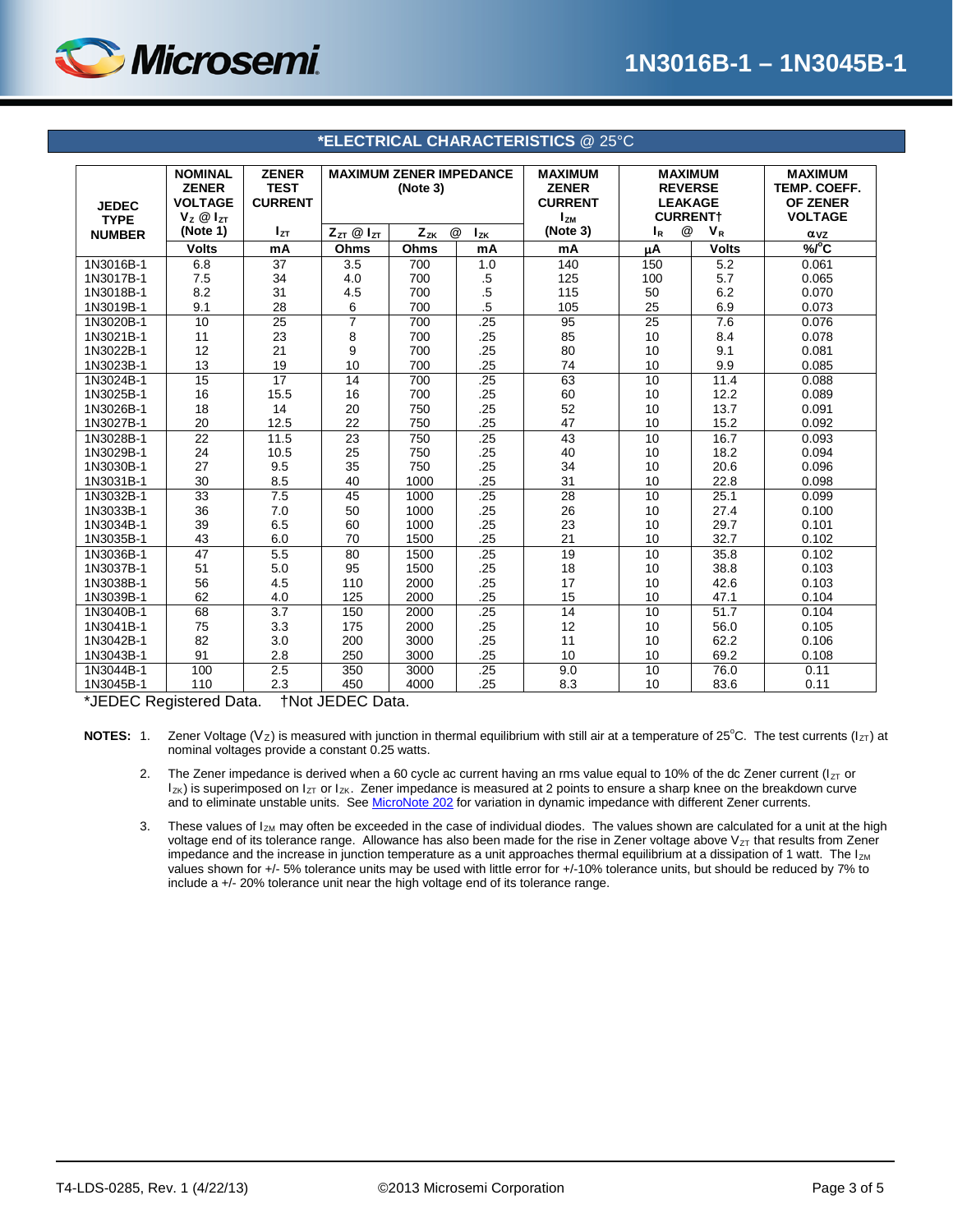<span id="page-3-0"></span>

**GRAPHS**



**FIGURE 1** Temperature-Power Derating Curve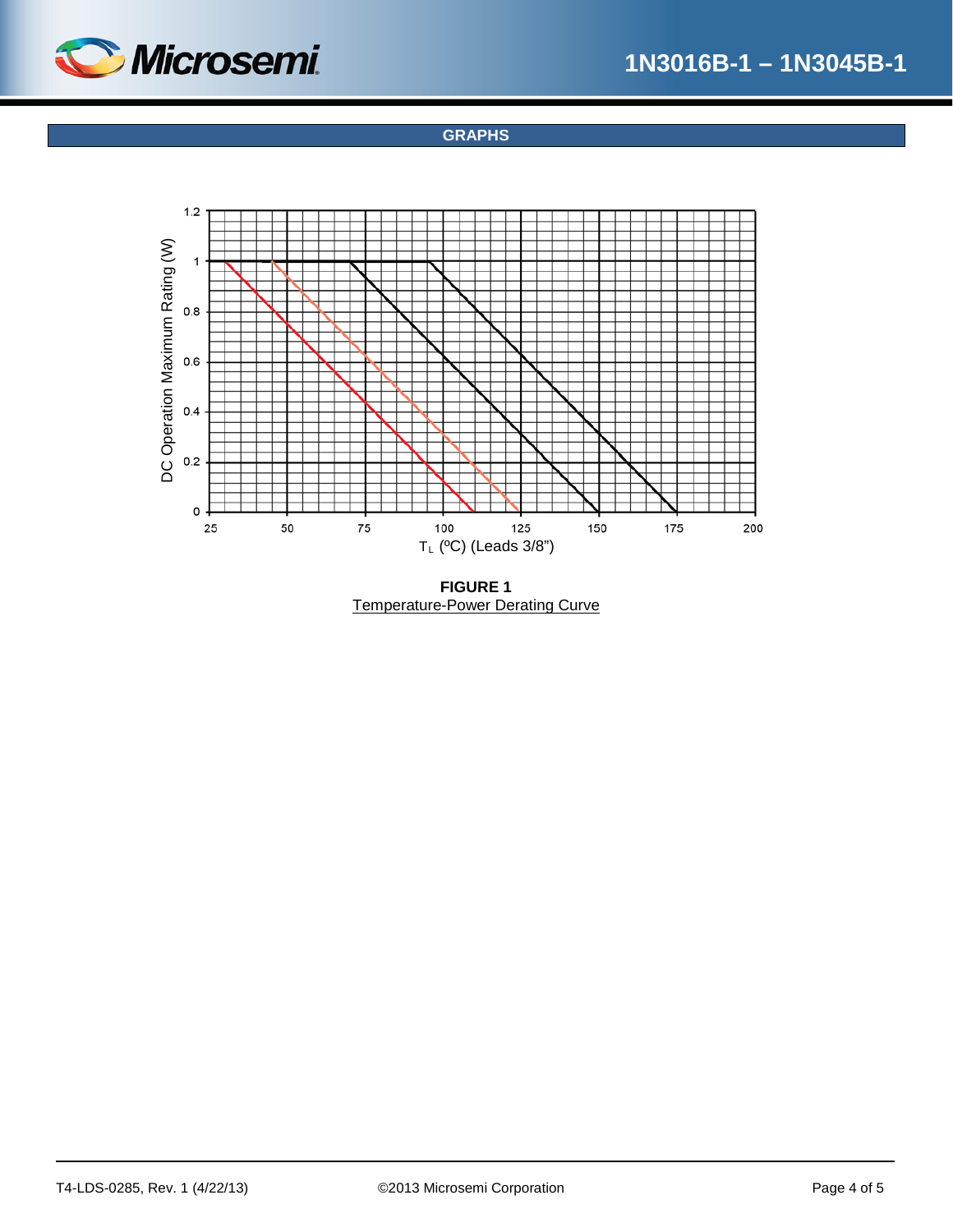

## **PACKAGE DIMENSIONS**

<span id="page-4-0"></span>

#### **NOTES:**

- 1. Dimensions are in inches. Millimeters are given for general information only.
- 2. Package contour optional with BD and length BL. Heat slugs, if any, shall be included within this cylinder length but shall not be subject to minimum limit of BD.
- 3. Within this zone lead, diameter may vary to allow for lead finishes and irregularities other than heat slugs.
- 4. In accordance with ASME Y14.5M, diameters are equivalent to Φx symbology.

| Ltr       |       | <b>INCH</b> | <b>MILLIMETERS</b> | <b>Notes</b> |                |
|-----------|-------|-------------|--------------------|--------------|----------------|
|           | Min   | Max         | <b>Min</b>         | <b>Max</b>   |                |
| <b>BD</b> | 0.080 | 0.107       | 2.03               | 2.72         | 2              |
| <b>BL</b> | 0.160 | 0.205       | 4.06               | 5.21         | $\overline{c}$ |
| LD        | 0.028 | 0.034       | 0.71               | 0.86         |                |
| LL        | 1.000 |             | 25.40              |              |                |
| LU        |       | 0.050       |                    | 1.27         | 3              |